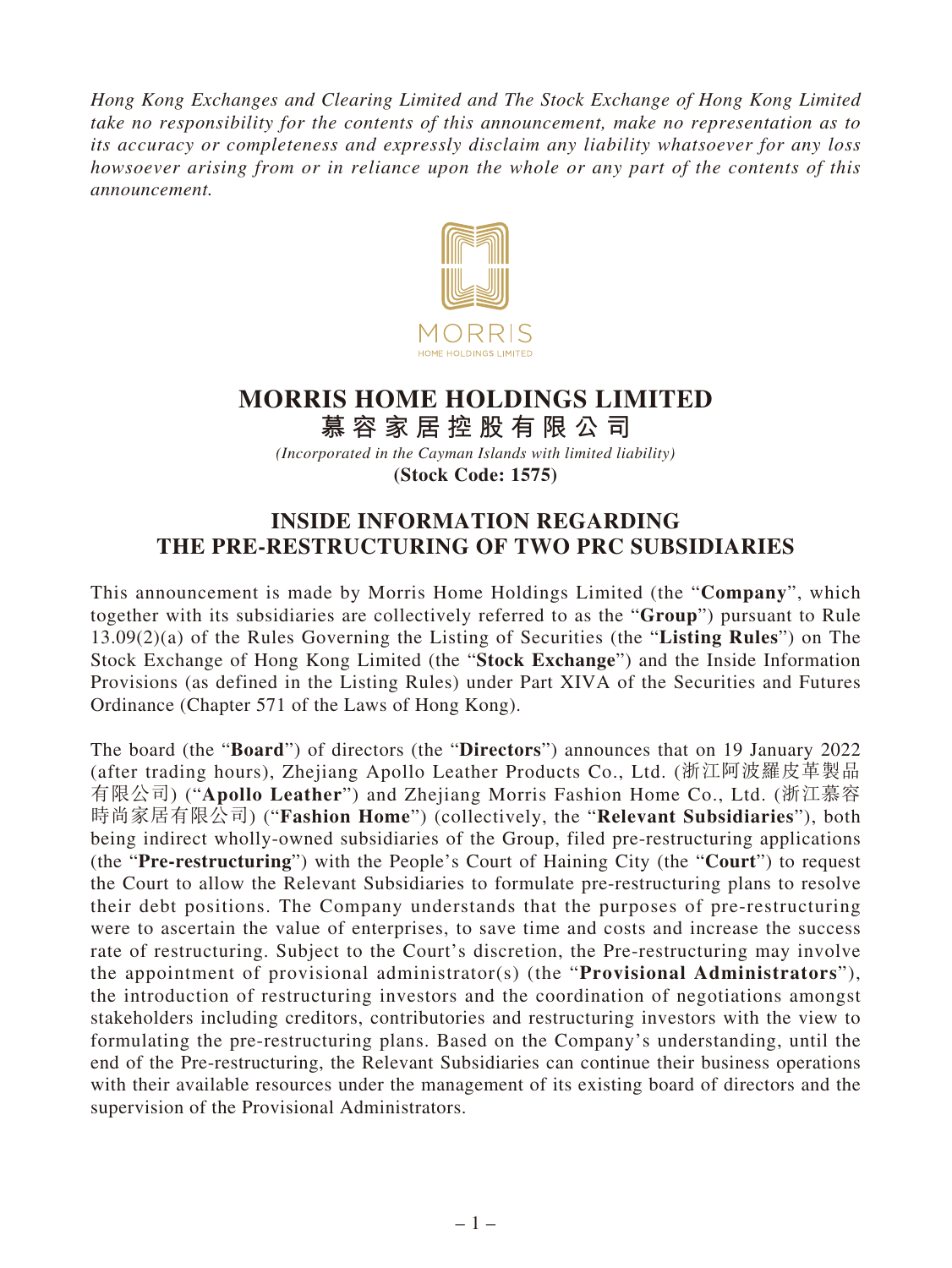# **INFORMATION OF THE TWO RELEVANT SUBSIDIARIES**

Apollo Leather is a company established in the People's Republic of China (the "**PRC**") with limited liability and an indirect wholly-owned subsidiary of the Group, principally engaged in the manufacturing and sales of sofa covers. Based on the audited accounts of Apollo Leather as prepared under generally accepted accounting principles of the PRC, Apollo Leather recorded revenue and profit for the year of RMB188,172,000 and RMB4,724,000, respectively, for the year ended 31 December 2020, and total assets and total liabilities of RMB375,585,000 and RMB330,911,000, respectively, as at 31 December 2020.

Fashion Home is a company established in the PRC with limited liability and an indirect wholly-owned subsidiary of the Group, principally engaged in the manufacturing and sales of upholstered sofas. Based on the audited accounts of Fashion Home as prepared under generally accepted accounting principles of the PRC, Fashion Home recorded revenue and loss for the year of RMB431,244,000 and RMB43,738,000, respectively, for the year ended 31 December 2020, and total assets and total liabilities of RMB893,221,000 and RMB639,531,000, respectively, as at 31 December 2020.

The above figures of assets and liabilities were the audited figures as at 31 December 2020. The Directors noticed that the due to the further deterioration of business, financial position and liquidity of the two Relevant Subsidiaries in 2021, based on their unaudited management accounts, Apollo Leather and Fashion Home have respectively run into low net assets and net current liabilities during the second half of 2021. The Directors emphasize that they are still in the process of finalizing the up-to-date accounts of the two Relevant Subsidiaries with the help of independent valuers and accounting firms in the PRC. Further announcement(s) will be made by the Company when the updated financial figures of the two Relevant Subsidiaries are finalized.

#### **REASONS FOR THE PRE-RESTRUCTURING**

The Group is principally engaged in the manufacturing and sales of sofas, sofa covers and other furniture products. Due to China-US trade tension and imposition of tariffs by the US Government on furniture exported from China since 2018 and the outbreak of COVID-19 epidemic since 2020, the operation and financial position of the PRC Subsidiaries were under pressure, and the Relevant Subsidiaries have run into loss-making position in recent years. In view of the ongoing situation of China-US trade relationship and COVID-19 epidemic, the business volume of the export of furniture by the Group is not expected to show great improvement in the foreseeable future. Due to the spare production capacity of the Group on overall basis and in view of the debt-ridden financial position of the Relevant Subsidiaries, the Directors are of the view that it is no longer desirable to continue to inject the Group's cash to support the operation of the Relevant Subsidiaries without a debt restructuring.

There is no guarantee on the outcome of the Pre-restructuring, as it may depend on many factors including the macro-economy, the finalized accounts of the two Relevant Subsidiaries, the attitude of creditors and the successful introduction of restructuring investors. However, the Pre-restructuring aims to preserve value for other stakeholders and due regard is hoped to be given to the welfare of the staff of the Relevant Subsidiaries, as a matter of social responsibilities.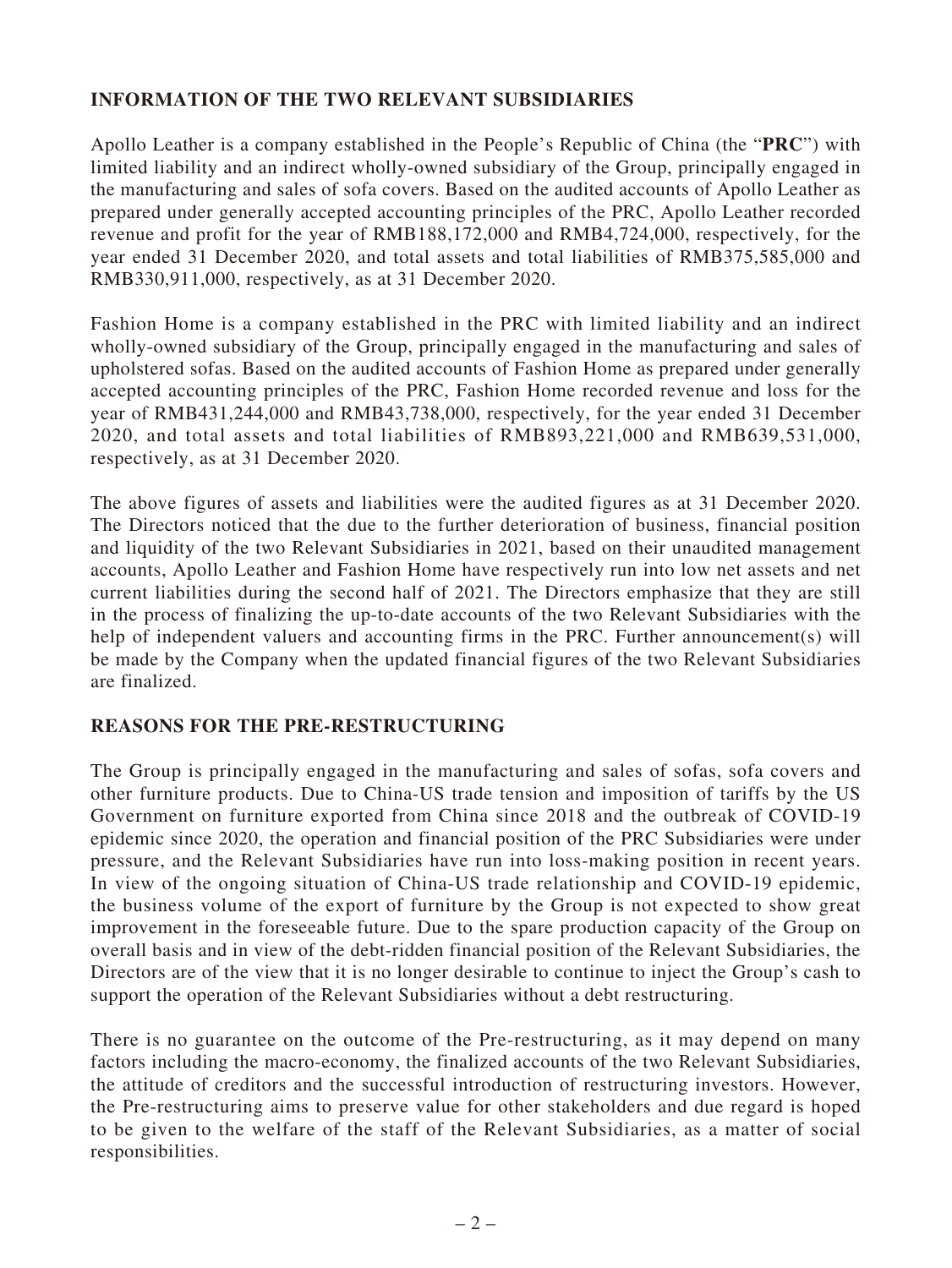# **EFFECT OF THE PRE-RESTRUCTURING ON THE GROUP**

As disclosed in the Company's annual report 2020, the Group recorded revenue and loss for the year of RMB606,363,000 and RMB90,730,000, respectively, for the year ended 31 December 2020, and total assets and total liabilities of RMB676,852,000 and RMB600,109,000, respectively, as at 31 December 2020. On pure arithmetic calculations by only eliminating the inter-company sales between them but before conducting any other adjustments, the two Relevant Subsidiaries roughly accounted for 84%, 43%, 55% and 68% of the Group's revenue, loss for the year, total assets and total liabilities for the year ended or as at 31 December 2020. The Company wishes to emphasize that these percentages are purely for illustration purposes only and have not taken into account all the necessary adjustments including those due to combination or differences in accounting standards.

The Group is a vertically-integrated furniture manufacturer and retailer operating the whole product cycle of sofas from their design, manufacturing to sales, owning its own brand name and having its own retail and wholesale distribution networks. The Group is not engaged in any OEM/ODM manufacturing. The Group's business can be divided into: (a) the manufacturing division (the "**Manufacturing Division**") which comprises five subsidiaries running five factories; and (b) the sales division (the "**Sales Division**") which is responsible for procuring wholesale orders and operating the retail shops of the Group. In 2019 and 2020, all the revenue of the two Relevant Subsidiaries was derived from the manufacturing of sofa and sofa cover, which were internally sold to the Sales Division before the Sales Division eventually sold the products to end-customers through our distribution networks.

Due to overall under-capacity of the Group's factories and reduced business volume resulted from the China-US trade tension and COVID-19 since 2018, the Group slowed down the manufacturing operations of the other three subsidiaries/factories of the Manufacturing Division (the "**Remaining Factories**") and focus on the two Relevant Subsidiaries purely as a matter of convenience and business efficacy. This has resulted in the two Relevant Subsidiaries accounting for over 95% of the internal sales of the entire Manufacturing Division in 2020. However, even in the worst case scenario of the failure of the Pre-restructuring and the insolvent dissolution of the two Relevant Subsidiaries, the Directors are of the view that the Remaining Factories can restore to the full-cycle operation within a short period of time without significant investment in equipment, and to take up the manufacturing orders from the Sales Division to deliver a similar level of manufacturing capability as in 2021. Therefore, notwithstanding the significant proportion of business scale purely on arithmetic calculations, the Directors are of the view that the Pre-restructuring of the Relevant Subsidiaries should not have material adverse effect to the Group's remaining operation. If the Pre-restructuring results in the deconsolidation of the Relevant Subsidiaries, it is expected that the Group's assets and liabilities will both decrease.

Following the entering into of Pre-restructuring process of the two Relevant Subsidiaries, the Directors intend to continue and focus on the remaining operations of the Group of furniture manufacturing and furniture sales. In view of the circumstances described above, the Directors are of the view that the Company will be able to continue to carry out a business having substance, with sufficient level of operations and asset of sufficient value to support its operations.